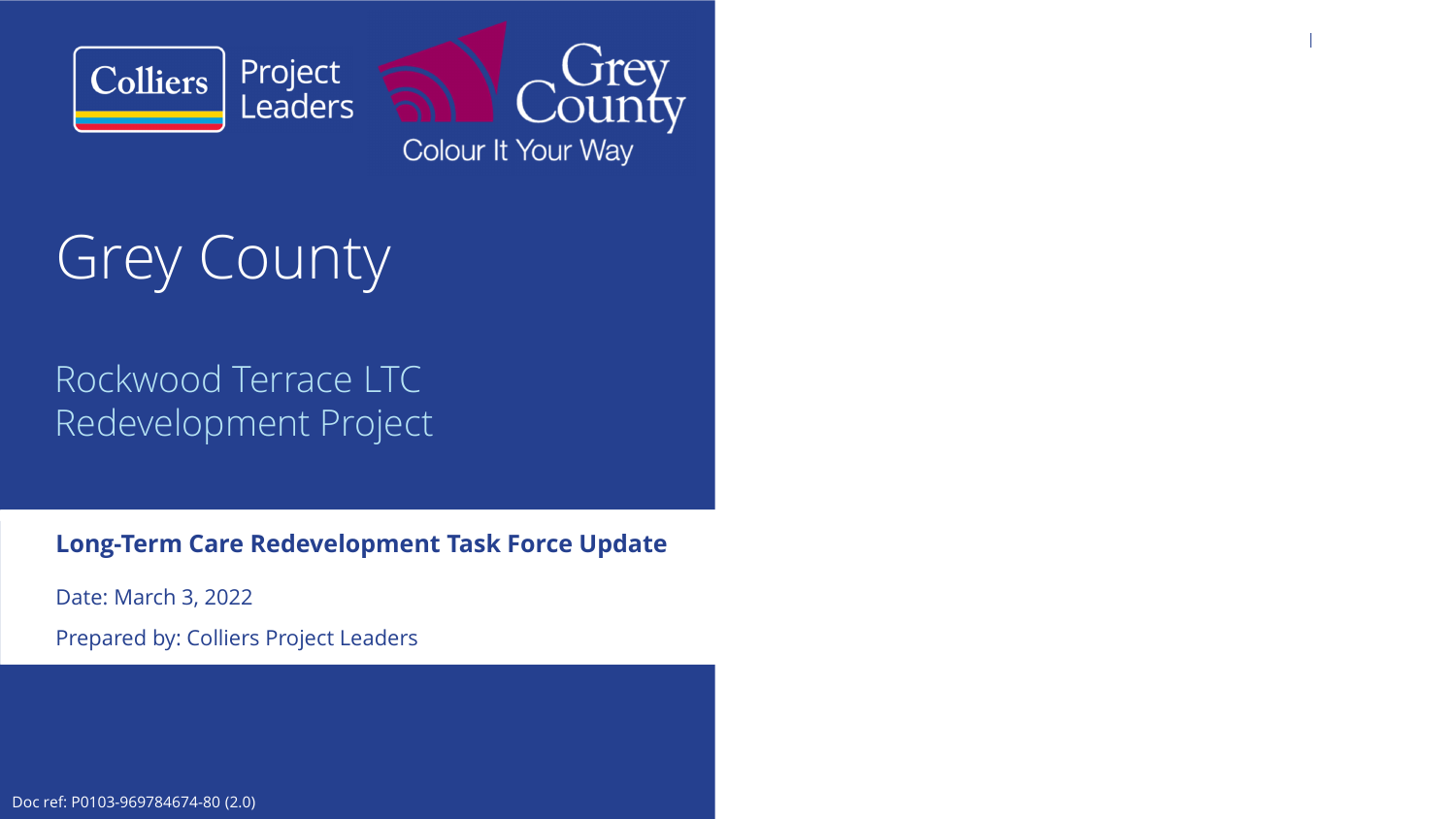

# Agenda

01

 $\bigcup$ 

General Update & Task Force Key Decisions

Site Master Planning Activities

03

Campus of Care Options Analysis

04

Questions & Next Steps

## **Colliers Project Leaders <sup>2</sup>**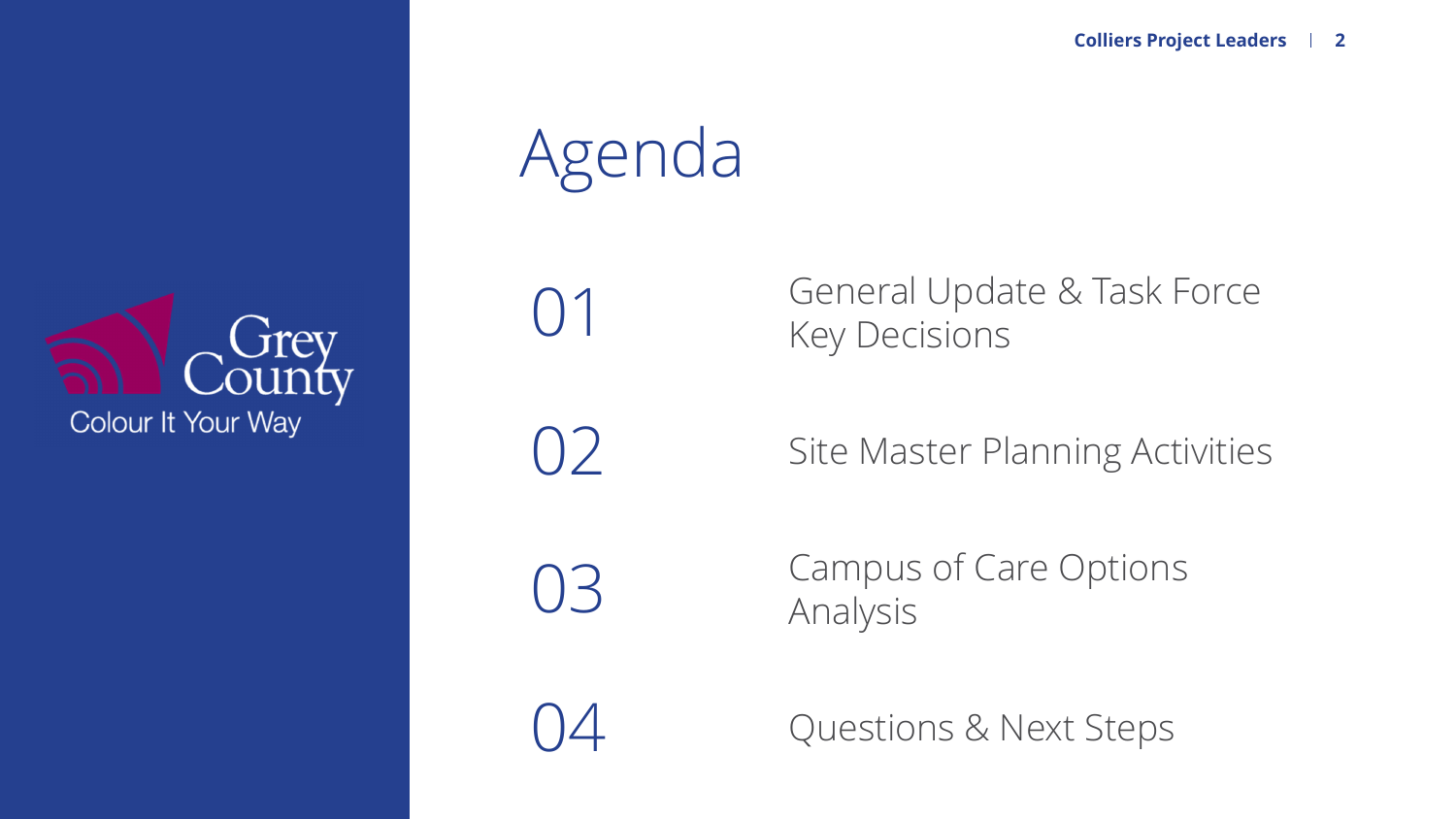Grey County – Rockwood Terrace LTC Redevelopment Project Overall Schedule – Rockwood Terrace

## **Colliers Project Leaders <sup>3</sup>**



| <b>Project Phase</b>                     |                                                                 | 2021 |                | 2022 |                                                                                                                                            | 2023 |    | 2024 |                         | 2025 |                |
|------------------------------------------|-----------------------------------------------------------------|------|----------------|------|--------------------------------------------------------------------------------------------------------------------------------------------|------|----|------|-------------------------|------|----------------|
|                                          |                                                                 | H1   | H2             | H1   | H2                                                                                                                                         | H1   | H2 | H1   | H <sub>2</sub>          | H1   | H <sub>2</sub> |
| <b>Kick-Off Meeting</b>                  |                                                                 |      |                |      |                                                                                                                                            |      |    |      |                         |      |                |
| <b>Initiation &amp; Planning</b>         |                                                                 |      | L<br>$\bullet$ |      |                                                                                                                                            |      |    |      |                         |      |                |
| <b>Design Activities</b>                 |                                                                 |      |                |      |                                                                                                                                            |      |    |      |                         |      |                |
| <b>Tender</b>                            |                                                                 |      |                |      |                                                                                                                                            |      |    |      |                         |      |                |
| <b>Construction</b>                      |                                                                 |      |                |      |                                                                                                                                            |      |    |      |                         |      |                |
| <b>Close-Out</b>                         |                                                                 |      |                |      |                                                                                                                                            |      |    |      |                         |      |                |
| Completed                                | Prime Consultant RFP Issued on September 7 <sup>th</sup> , 2021 |      |                |      |                                                                                                                                            |      |    |      | First Resident Date Mil |      |                |
| Ongoing / Forecast                       |                                                                 |      |                |      | <b>Schematic Design Phase</b><br>Net Zero and Net Zero Ready Feasibility Studies<br>Floor Plans, Exterior Elevations, Updates to Site Plan |      |    |      |                         |      |                |
| <b>Program and Master Planning Phase</b> |                                                                 |      |                |      | Stormwater Management Plan, Preliminary Landscape an                                                                                       |      |    |      |                         |      |                |

 Campus of Care Master Planning Functional Programming (LTC) Conceptual Floor Plan DevelopmentClass D Construction Cost Estimate esident Date Milestone: July 2025

Net Zero and Net Zero Ready Feasibility Studies Floor Plans, Exterior Elevations, Updates to Site Plan Stormwater Management Plan, Preliminary Landscape and Grading PlanAccess Road & Site ServicingPublic Meetings Pre-Consultation Meetings with Authorities Having Jurisdiction (AHJ) Class C Construction Cost Estimate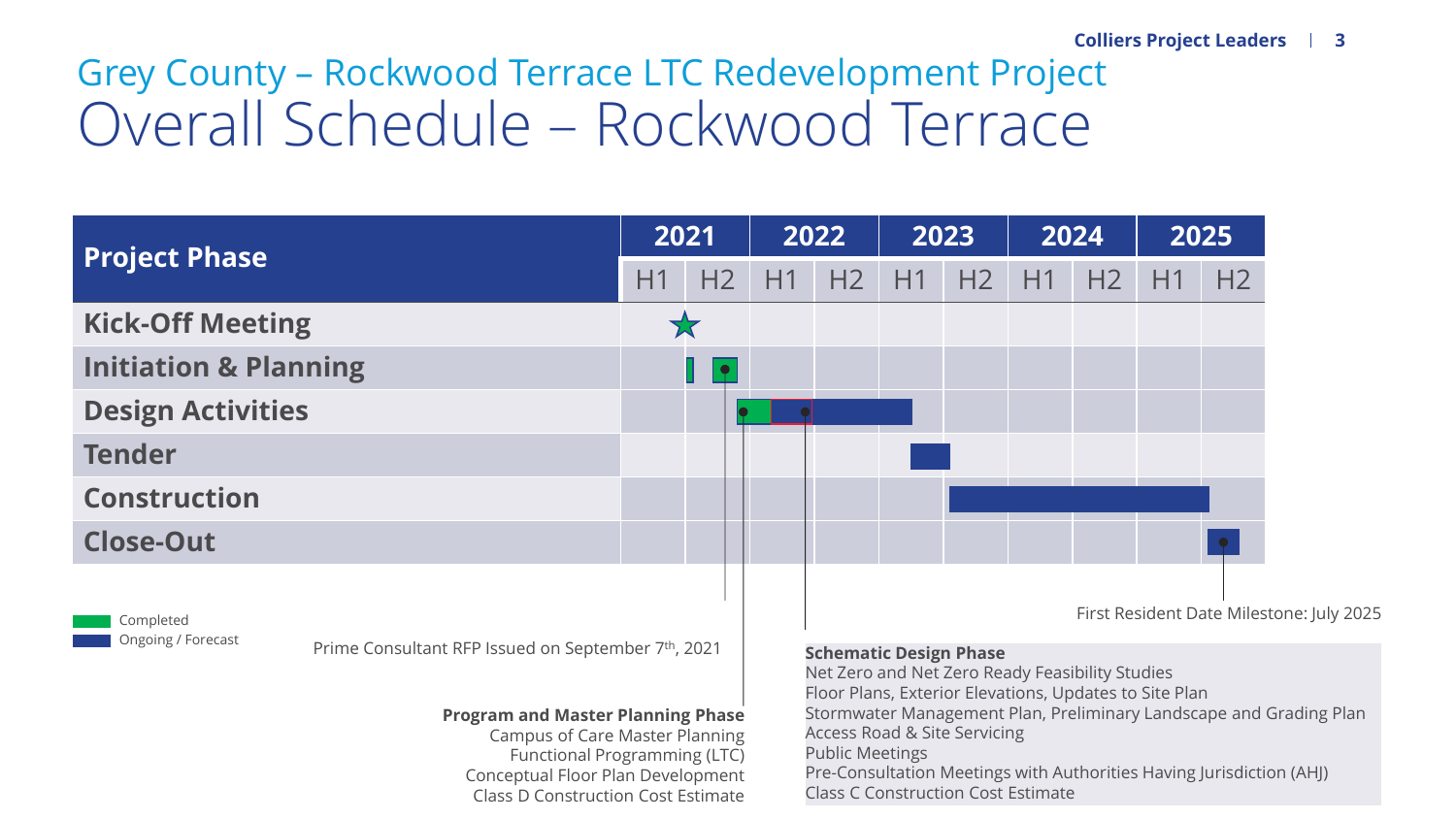# Grey County – Rockwood Terrace LTC Redevelopment Project Construction Cost Estimates

## **Colliers Project Leaders <sup>4</sup>**

# 10-15% 15-20%

| <b>Estimate</b><br><b>Classification</b> | <b>Based On</b>                 | <b>Cost Estimate</b><br><b>Accuracy</b> |  |  |
|------------------------------------------|---------------------------------|-----------------------------------------|--|--|
| <b>Class A</b>                           | 100% Complete Tender Documents  | $± 5-10%$                               |  |  |
| <b>Class B</b>                           | Design Development (66% Design) | $± 10-15%$                              |  |  |
| Class C                                  | Schematic Design (33% Design)   | $± 15 - 20%$                            |  |  |
| Class D                                  | <b>Concept Sketch Design</b>    | $±$ 20-30%                              |  |  |
|                                          |                                 |                                         |  |  |